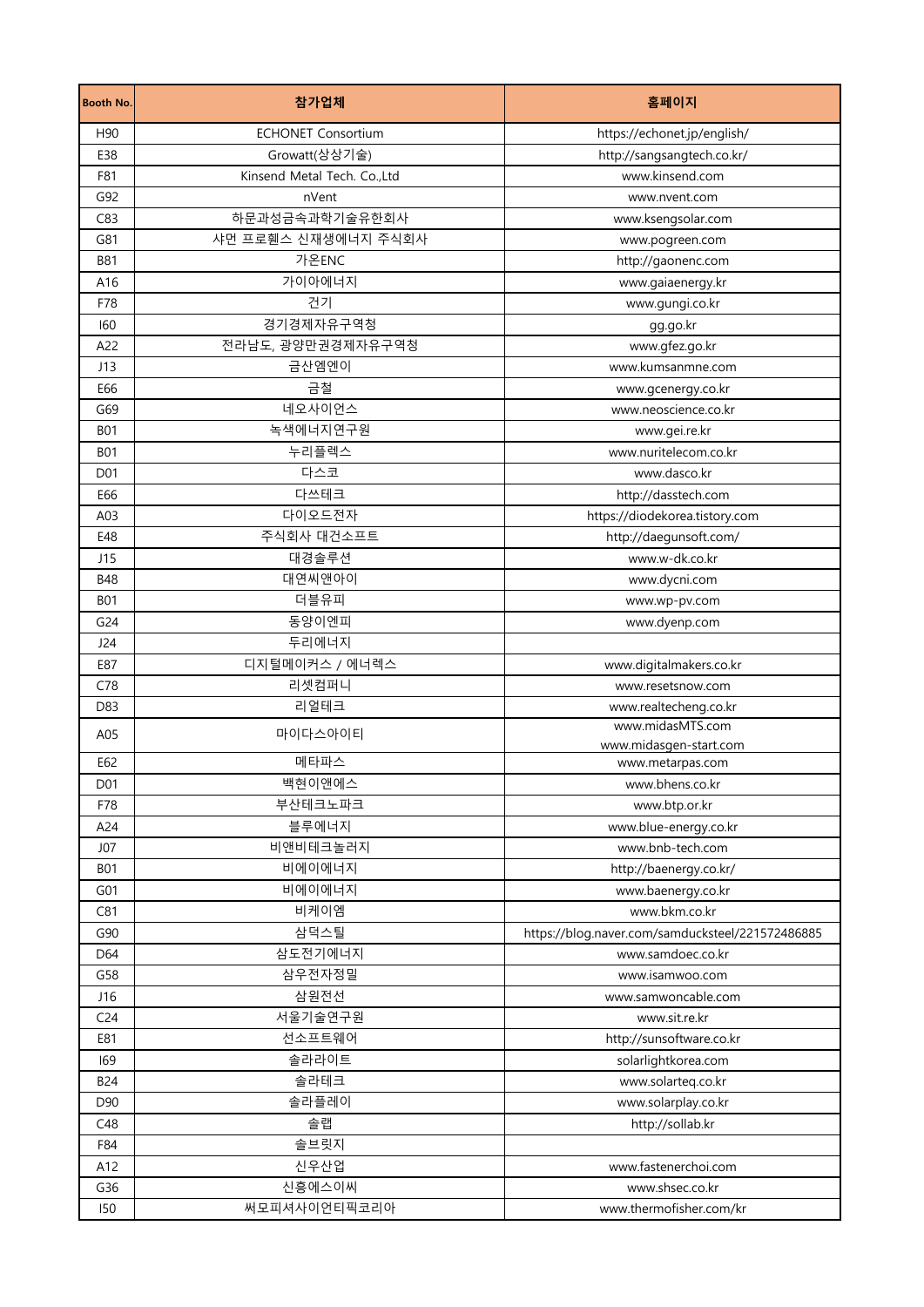| F83             | 썬로드테크                | www.ksisolar.com           |
|-----------------|----------------------|----------------------------|
| D69             | 썬플뢰르에너지솔루션           | www.sunfleur.co.kr         |
| <b>B68</b>      | 쏠라에스티                | www.solarsteel.co.lr       |
| E68             | 쏨                    | http://tobes.co.kr/main/   |
| E64             | 씨앤에이에너지              | www.cna-energy.com         |
| J17             | 아이에프엠일렉트로닉           | www.ifm.com/kr             |
| F48             | 아주스틸                 | www.ajusteel.com           |
| A14             | 아진솔라텍                | http://ajinsolar.co.kr     |
| E70             | 한국전기산업진흥회 에너지밸리기업개발원 | www.evedi.or.kr            |
| D38             | 에너지엑스                | www.energyx.ai             |
| J03             | 에너지와 센서              | www.eands.co.kr            |
| E56             | 에니트                  | www.enitt.co.kr            |
| F24             | 에스엠에너지 파워            | www.sm-energy.co.kr        |
| E58             | 에스엠텍                 | www.smtech.co.kr           |
| F40             | 에스지에너지               | www.sgenergy1.com          |
| <b>B36</b>      | 에스케이솔라에너지            | www.skse1.com              |
| F24             | 에스피브이                | www.spv.co.kr              |
| A18             | 에어벤트                 | www.airventinc.co.kr       |
| F76             | 에이비엠                 | www.abmarch.co.kr          |
| J10             | 에이오이                 |                            |
| A19             | 에이투엠                 | www.a2m.co.kr              |
| H <sub>58</sub> | 에이피아이                | www.apinc.co.kr            |
| D67             | 에코플로우                | http://kr.ecoflow.com      |
| <b>B24</b>      | 에타솔라                 | www.etasolar.co.kr         |
| C55             | 엠알티                  | www.mrt.co.kr              |
| <b>B83</b>      | 영남에너지                | Ynsolar.co.kr              |
| <b>B82</b>      | 영남전기공사               | Ynsolar.co.kr              |
| H <sub>24</sub> | 영인에이티                | www.younginat.com          |
| 180             | 오스템                  | www.austem.co.kr           |
| F80             | 옥토끼이미징               | www.oktokki.co.kr          |
| G67             | 와이엠텍                 | www.goodymt.com            |
| 170             | 우리종합계측기              | www.hitester.co.kr         |
| 193             | 우원테크                 | www.woowontech.co.kr       |
| H83             | 원아테크                 | www.wonatech.com           |
| C76             | 원터치                  | www.onetouch.kr            |
| J <sub>01</sub> | 위코                   | www.weco.co.kr             |
| G83             | 유라                   | www.yura.co.kr             |
| J11             | 유로사이언스               | www.euroscience.co.kr      |
| <b>B01</b>      | 유에너지                 | http://uenergy.co.kr/      |
| 192             | 이레드                  | www.ered.co.kr             |
| E54             | 이엘티                  | www.eltkorea.co.kr         |
| D81             | 이엠에이치                | http://megasolar-eng.co.kr |
| A10             | 이천                   | www.lecheon.com            |
| H67             | 인터맥스                 | inter-max.co.kr            |
| E85             | 인트라링크스 코리아           | www.intralinks.com         |
| <b>B24</b>      | 인피니티에너지              | www.infinityene.com        |
| E70             | 전남테크노파크              | www.jntp.or.kr             |
| G48             | 중앙제어                 | www.joas.co.kr             |
| D92             | 베니 / 친트파워테크          | www.chintpowertech.com     |
| G60             | 케이엠아이시스템             | www.kmisystem.com          |
| J08             | 케이엠텍                 | www.kmtech.kr              |
| E60             | 케이제이이엔씨              | https://kjenckj.modoo.at/  |
| <b>B60</b>      | 쿨트론                  | www.kooltroness.com        |